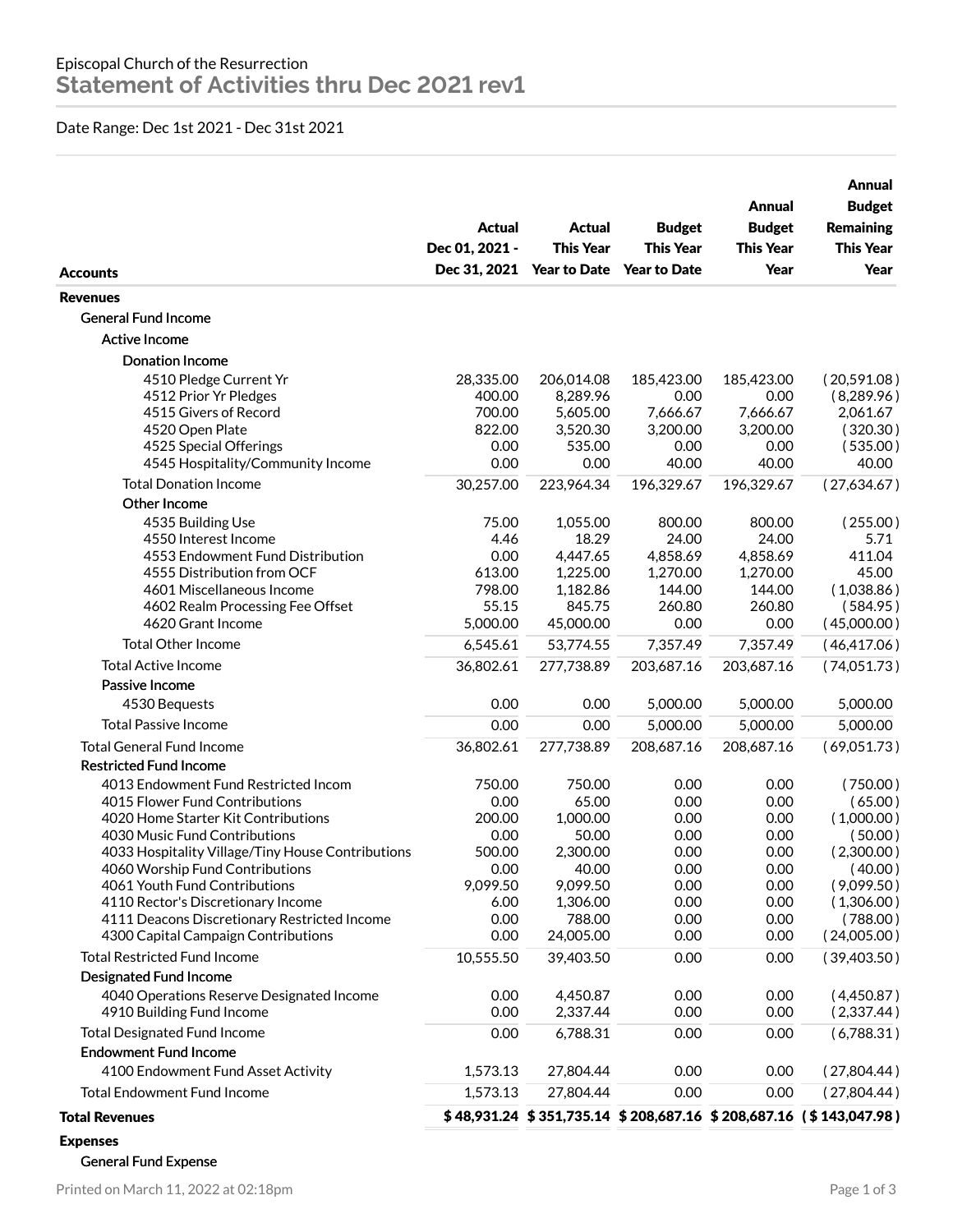|                                               | <b>Actual</b><br>Dec 01, 2021 - | <b>Actual</b><br><b>This Year</b><br>Dec 31, 2021 Year to Date Year to Date | <b>Budget</b><br><b>This Year</b> | <b>Annual</b><br><b>Budget</b><br><b>This Year</b><br>Year | <b>Annual</b><br><b>Budget</b><br><b>Remaining</b><br><b>This Year</b> |
|-----------------------------------------------|---------------------------------|-----------------------------------------------------------------------------|-----------------------------------|------------------------------------------------------------|------------------------------------------------------------------------|
| <b>Accounts</b>                               |                                 |                                                                             |                                   |                                                            | Year                                                                   |
| <b>GF Active Expenses</b>                     |                                 |                                                                             |                                   |                                                            |                                                                        |
| <b>Clergy Compensation</b>                    |                                 |                                                                             |                                   |                                                            |                                                                        |
| Rector                                        |                                 |                                                                             |                                   |                                                            |                                                                        |
|                                               |                                 |                                                                             |                                   |                                                            |                                                                        |
| 5010 Salary/Housing/Utilities                 | 7,407.00                        | 88,684.91                                                                   | 75,624.40                         | 75,624.40                                                  | (13,060.51)                                                            |
| 5012 Health Insurance                         | 5,933.00<br>0.00                | 26,693.00                                                                   | 20,111.00                         | 20,111.00                                                  | (6,582.00)                                                             |
| 5013 Health Deductible<br>5014 Life Insurance | 53.60                           | 0.00<br>241.20                                                              | 3,848.67<br>255.00                | 3,848.67<br>255.00                                         | 3,848.67<br>13.80                                                      |
| 5016 Pension                                  | 8,638.56                        | 11,682.08                                                                   | 11,332.71                         | 11,332.71                                                  | (349.37)                                                               |
| 5018 Workers Comp                             | 546.77                          | 595.86                                                                      | 786.49                            | 786.49                                                     | 190.63                                                                 |
| 5020 Local Travel                             | 0.00                            | 644.00                                                                      | 2,362.78                          | 2,362.78                                                   | 1,718.78                                                               |
| 5021 Business Expense Plan                    | 0.00                            | 36.97                                                                       | 708.33                            | 708.33                                                     | 671.36                                                                 |
| 5022 Rector's Telephone                       | 0.00                            | 200.00                                                                      | 587.56                            | 587.56                                                     | 387.56                                                                 |
| 5024 Convention & Clergy Conf                 | 0.00                            | 0.00                                                                        | 500.00                            | 500.00                                                     | 500.00                                                                 |
| 5026 Continuing Education                     | 0.00                            | 0.00                                                                        | 600.00                            | 600.00                                                     | 600.00                                                                 |
| <b>Total Rector</b>                           | 22,578.93                       | 128,778.02                                                                  | 116,716.94                        | 116,716.94                                                 | (12,061.08)                                                            |
|                                               |                                 |                                                                             |                                   |                                                            |                                                                        |
| <b>Other Clergy</b>                           |                                 |                                                                             |                                   |                                                            |                                                                        |
| 5030 Convention and Clergy Conf               | 0.00                            | 0.00                                                                        | 480.00                            | 480.00                                                     | 480.00                                                                 |
| 5032 Supply Clergy                            | 0.00                            | 0.00                                                                        | 207.77                            | 207.77                                                     | 207.77                                                                 |
| 5033 Priest Search Expenses                   | 0.00                            | 50.00                                                                       | 0.00                              | 0.00                                                       | (50.00)                                                                |
| <b>Total Other Clergy</b>                     | 0.00                            | 50.00                                                                       | 687.77                            | 687.77                                                     | 637.77                                                                 |
| <b>Total Clergy Compensation</b>              | 22,578.93                       | 128,828.02                                                                  | 117,404.71                        | 117,404.71                                                 | (11, 423.31)                                                           |
| Lay Staff Compensation                        |                                 |                                                                             |                                   |                                                            |                                                                        |
| 5040 Parish Admin Salary                      | 1,900.00                        | 19,440.00                                                                   | 15,600.00                         | 15,600.00                                                  | (3,840.00)                                                             |
| 5050 Music Director/Parish Musician           | 0.00                            | 0.00                                                                        | 6,416.00                          | 6,416.00                                                   | 6,416.00                                                               |
| 5058 Choir Assistant                          | 1,250.00                        | 4,413.16                                                                    | 4,800.00                          | 4,800.00                                                   | 386.84                                                                 |
| 5060 Child Care Staff                         | 805.50                          | 1,488.00                                                                    | 1,488.00                          | 1,488.00                                                   | 0.00                                                                   |
| 5061 Christian Ed Director                    | 5,760.00                        | 5,760.00                                                                    | 5,760.00                          | 5,760.00                                                   | 0.00                                                                   |
| 5062 Christian Ed Staff                       | 1,194.00                        | 2,844.00                                                                    | 2,844.00                          | 2,844.00                                                   | 0.00                                                                   |
| 5090 FICA/Medicare/Wrks Comp                  | 318.95                          | 2,458.28                                                                    | 3,529.59                          | 3,529.59                                                   | 1,071.31                                                               |
| 5154 Custodial Staff                          | 231.75                          | 2,557.70                                                                    | 3,896.55                          | 3,896.55                                                   | 1,338.85                                                               |
| <b>Total Lay Staff Compensation</b>           | 11,460.20                       | 38,961.14                                                                   | 44,334.14                         | 44,334.14                                                  | 5,373.00                                                               |
| Utilities, Buildings, Grounds                 |                                 |                                                                             |                                   |                                                            |                                                                        |
| 5150 Electricity                              | 517.82                          | 5,066.96                                                                    | 6,958.61                          | 6,958.61                                                   | 1,891.65                                                               |
| 5151 Water/Sewer                              | 423.84                          | 3,738.52                                                                    | 3,840.00                          | 3,840.00                                                   | 101.48                                                                 |
| 5152 Refuse Collection                        | 0.00                            | 641.00                                                                      | 909.75                            | 909.75                                                     | 268.75                                                                 |
| 5153 Security Services                        | 0.00                            | 359.50                                                                      | 359.30                            | 359.30                                                     | (0.20)                                                                 |
| 5155 Groundskeeping                           | 200.00                          | 2,400.00                                                                    | 2,400.00                          | 2,400.00                                                   | 0.00                                                                   |
| 5157 Prop. & Liability Insurance              | 0.00                            | 3,123.00                                                                    | 3,890.00                          | 3,890.00                                                   | 767.00                                                                 |
| 5158 Property, Maintenance & Supplies         | 310.42                          | 3,811.61                                                                    | 5,040.00                          | 5,040.00                                                   | 1,228.39                                                               |
| Total Utilities, Buildings, Grounds           | 1,452.08                        | 19,140.59                                                                   | 23,397.66                         | 23,397.66                                                  | 4,257.07                                                               |
| Office                                        |                                 |                                                                             |                                   |                                                            |                                                                        |
|                                               |                                 |                                                                             |                                   |                                                            |                                                                        |
| 5042 Bookkeeper<br>5161 Office Supplies       | 625.00<br>19.98                 | 5,245.00<br>580.48                                                          | 4,800.00<br>2,552.95              | 4,800.00<br>2,552.95                                       | (445.00)<br>1,972.47                                                   |
| 5162 Copier Contract                          | 116.41                          | 2,029.11                                                                    | 2,844.00                          | 2,844.00                                                   | 814.89                                                                 |
| 5163 Telephone                                | 106.93                          | 1,232.44                                                                    | 1,281.60                          | 1,281.60                                                   | 49.16                                                                  |
| 5165 Bank Service Chg                         | 0.00                            | 15.00                                                                       | 48.00                             | 48.00                                                      | 33.00                                                                  |
| 5166 Accounting                               | 0.00                            | 160.00                                                                      | 121.00                            | 121.00                                                     | (39.00)                                                                |
| 5167 Internet Services                        | 69.95                           | 1,061.74                                                                    | 1,000.00                          | 1,000.00                                                   | (61.74)                                                                |
| 5171 PayPal Fees                              | 16.64                           | 207.71                                                                      | 96.00                             | 96.00                                                      | (111.71)                                                               |
| 5172 Office Equipment                         | 0.00                            | 0.00                                                                        | 732.46                            | 732.46                                                     | 732.46                                                                 |
| 5173 Realm Subscription                       | 159.00                          | 1,744.00                                                                    | 1,800.00                          | 1,800.00                                                   | 56.00                                                                  |
| 5174 Realm Processing Fees                    | 96.08                           | 1,238.99                                                                    | 521.61                            | 521.61                                                     | (717.38)                                                               |
| <b>Total Office</b>                           | 1,209.99                        | 13,514.47                                                                   | 15,797.62                         | 15,797.62                                                  | 2,283.15                                                               |
| Parish Life                                   |                                 |                                                                             |                                   |                                                            |                                                                        |
|                                               |                                 |                                                                             |                                   |                                                            |                                                                        |
| 5370 Worship/Altar Guild Supplies             | 0.00                            | 1,746.30                                                                    | 1,866.66                          | 1,866.66                                                   | 120.36                                                                 |